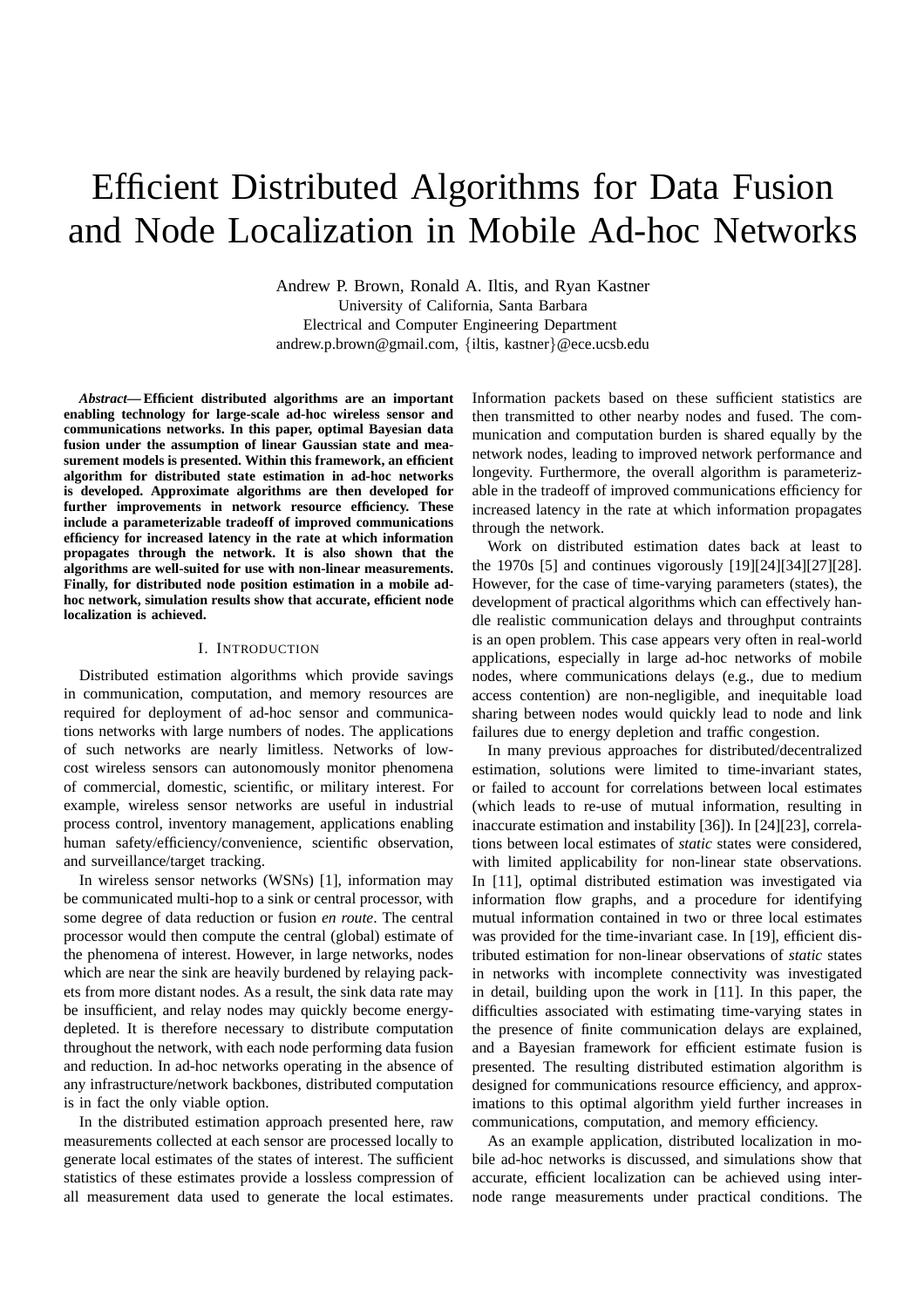application to distributed node position estimation is important because, for example, node position information is valuable for enabling efficient routing in networks [33][22], and is required for position-dependent services. Node localization is also required for providing context to collected data in sensor networks, for example in habitat monitoring and in surveillance and tracking applications [35][26][1]. GPS cannot always be relied upon due to node design constraints (e.g., cost, power consumption, and/or form factor) and reliability (e.g., position estimate unavailability due to shadowing, multipath, and/or jamming). Thus, GPS-less distributed localization is an active research area in wireless sensor networks for both civilian [26][31][12][29] and military [13][25][36][19] applications.

## II. LOCAL STATE ESTIMATION

Consider an ad-hoc network of sensor nodes which obtain state measurements and which communicate sufficient statistics for these measurements to some subset of neighboring nodes with which they are *connected* (e.g., via a shared wireless channel). Information packets may also be communicated multi-hop to other more distant nodes. In this and Sections III through V, the standard assumption of linear Gaussian state and measurement equations is made. The extension of these results to nonlinear state and/or measurement models is discussed in Section VI, and the particular application of position estimation based on (nonlinear) range estimates is discussed in Sections VII through VIII.

The linear state dynamics model is

$$
\mathbf{x}(n) = \mathbf{F}(n, n-1)\mathbf{x}(n-1) + \mathbf{v}(n-1) \in \mathbb{R}^{N_x}, \quad (1)
$$

(see, for example, [4]), where the initial state  $\mathbf{x}(0)$  is assumed Gaussian distributed,  $\mathbf{F}(n, n-1)$  is the state transition matrix, and  $\mathbf{v}(n-1) \in \Re^{N_w}$  is white Gaussian process noise with covariance  $\mathbf{Q}(n-1)$ . In the sequel, it will be convenient to write the state transition from discrete time index  $m$  to  $n$  (with  $m \leq n$ ) as

$$
\mathbf{x}(n) = \mathbf{F}(n, m)\mathbf{x}(m) + \mathbf{v}(n, m),\tag{2}
$$

where the white Gaussian process noise  $\mathbf{v}(n,m)$  has covariance  $\mathbf{Q}(n,m)$ . The matrices  $\mathbf{F}(n,m)$  and  $\mathbf{Q}(n,m)$  can be obtained recursively using

$$
\mathbf{F}(m',m) = \mathbf{F}(m',m'-1)\mathbf{F}(m'-1,m),\tag{3}
$$

$$
\mathbf{Q}(m',m) = \mathbf{F}(m',m'-1)\mathbf{Q}(m'-1,m)\mathbf{F}^T(m',m'-1) + \mathbf{Q}(m'-1),
$$
\n(4)

where  $m' = m + 2, \ldots, n$ . However, for computational efficiency,  $\mathbf{F}(n, m)$  and  $\mathbf{Q}(n, m)$  should be computed directly, e.g., as demonstrated for a particular choice of linear state dynamics model in Section VII. The linear measurement model is

$$
\mathbf{z}(n) = \mathbf{H}(n)\mathbf{x}(n) + \mathbf{w}(n) \in \mathbb{R}^{N_z},
$$
 (5)

where  $H(n)$  is the observation matrix, and  $w(n)$  is white Gaussian measurement noise with covariance  $\mathbf{R}(n)$ . The index

 $n$  references the time  $t_n$  when some event (relevant to the distributed estimation) occurs asynchronously in the network; the delay  $t_{n+1} - t_n$  between consecutive events is arbitrary. Note that for time-varying states, network-wide clock synchronization is required, but if unavailable, the clock biases can be estimated jointly with  $x(n)$ .

The cumulative measurement set  $\mathbf{Z}_i^m$  is defined as the set of all measurements recorded at node  $i$ , along with the set of all measurements for which sufficient statistics are received via communication with other nodes, up to and including time (index) m. That is,  $p(\mathbf{x}(n)|\mathbf{Z}_{i}^{m})$  denotes the *a posteriori* probability distribution on  $x(n)$ , given the cumulative information available at node  $i$  at time  $m$ . Then the state estimate, the state estimate error, and the covariance of this error (equivalently, it can be shown, of the *state*), are given, respectively, by

$$
\hat{\mathbf{x}}(n|\mathbf{Z}_i^m) = E\left\{ \mathbf{x}(n)|\mathbf{Z}_i^m \right\},\tag{6}
$$

$$
\tilde{\mathbf{x}}(n|\mathbf{Z}_i^m) = \mathbf{x}(n) - \hat{\mathbf{x}}(n|\mathbf{Z}_i^m),\tag{7}
$$

$$
|\mathbf{Z}_{i}^{m}\rangle = Cov\left\{\tilde{\mathbf{x}}(n|\mathbf{Z}_{i}^{m})\right\}
$$
  
= Cov\left\{\mathbf{x}(n)|\mathbf{Z}\_{i}^{m}\right\}  
= \mathbf{P}(n|\mathbf{Z}\_{i}^{m}). \t(8)

For  $n \geq m$ ,  $\hat{\mathbf{x}}(n|\mathbf{Z}_{i}^{m})$  and  $\mathbf{P}(n|\mathbf{Z}_{i}^{m})$  can be efficiently calculated using the well-known Kalman filter (KF) algorithm  $[18][2][3]$  running locally at node *i*. Together, this conditional mean and covariance constitute sufficient statistics for the *a posteriori* density  $p(\mathbf{x}(n)|\mathbf{Z}_{i}^{m})$ , under the assumption of linear Gaussian state and measurement models.

 $\tilde{\mathbf{P}}(r)$ 

## III. STATE ESTIMATE FUSION

Consider a data fusion event at node i and time  $n \geq m$ : node  $i$  receives a transmission from node  $j$  containing sufficient statistics  $\mathbf{\hat{x}}(m | \mathcal{Z}_j^m)$ ,  $\mathbf{P}(m | \mathcal{Z}_j^m)$ , with  $\mathcal{Z}_j^m$  denoting some set of measurements (though not necessarily a *cumulative* measurement set) up to time  $m$ . Using the KF prediction equations, node *i* can propagate  $\hat{\mathbf{x}}(m | \mathcal{Z}_j^m)$ ,  $\mathbf{P}(m | \mathcal{Z}_j^m)$  to the current time n:

$$
\hat{\mathbf{x}}(n|\mathcal{Z}_j^m) = \mathbf{F}(n,m)\hat{\mathbf{x}}(m|\mathcal{Z}_j^m),\tag{9}
$$

$$
\mathbf{P}(n|\mathcal{Z}_j^m) = \mathbf{Q}(n,m) + \mathbf{F}(n,m)\mathbf{P}(m|\mathcal{Z}_j^m)\mathbf{F}^T(n,m).
$$
 (10)

Node *i*'s task is then to fuse  $\hat{\mathbf{x}}(n|\mathcal{Z}_j^m)$ ,  $\mathbf{P}(n|\mathcal{Z}_j^m)$  from node *j* with its previous local information  $\hat{\mathbf{x}}(n|\mathbf{Z}_i^{n-1})$ ,  $\mathbf{P}(n|\mathbf{Z}_i^{n-1})$  to form  $\mathbf{\hat{x}}(n|\mathbf{Z}_i^n)$ ,  $\mathbf{P}(n|\mathbf{Z}_i^n)$  (sufficient statistics for  $p(\mathbf{x}(n)|\mathbf{Z}_i^n)$ ).

To fuse two Gaussian posteriori densities  $p(\mathbf{x}(n)|\mathcal{Z}_1)$  and  $p(\mathbf{x}(n)|\mathcal{Z}_2)$  conditioned on measurement sets  $\mathcal{Z}_1$  and  $\mathcal{Z}_2$ , the fusion formula

$$
p(\mathbf{x}(n)|\mathcal{Z}_1 \cup \mathcal{Z}_2) = \frac{1}{c_f} \frac{p(\mathbf{x}(n)|\mathcal{Z}_1) p(\mathbf{x}(n)|\mathcal{Z}_2)}{p(\mathbf{x}(n)|\mathcal{Z}_1 \cap \mathcal{Z}_2)} \tag{11}
$$

from [11] can be used if

$$
p(\mathcal{Z}_1 \cup \mathcal{Z}_2 | \mathbf{x}(n)) = p(\mathcal{Z}_1 - \mathcal{Z}_2 | \mathbf{x}(n))
$$
  
\n
$$
p(\mathcal{Z}_2 - \mathcal{Z}_1 | \mathbf{x}(n)) \cdot p(\mathcal{Z}_1 \cap \mathcal{Z}_2 | \mathbf{x}(n)),
$$
\n(12)

where '∪', '∩', and '−' denote the set union, intersection, and reduction operators. That is, the fusion formula (11) holds if the measurement sets  $\mathcal{Z}_1 - \mathcal{Z}_2$ ,  $\mathcal{Z}_2 - \mathcal{Z}_1$ , and  $\mathcal{Z}_1 \cap \mathcal{Z}_2$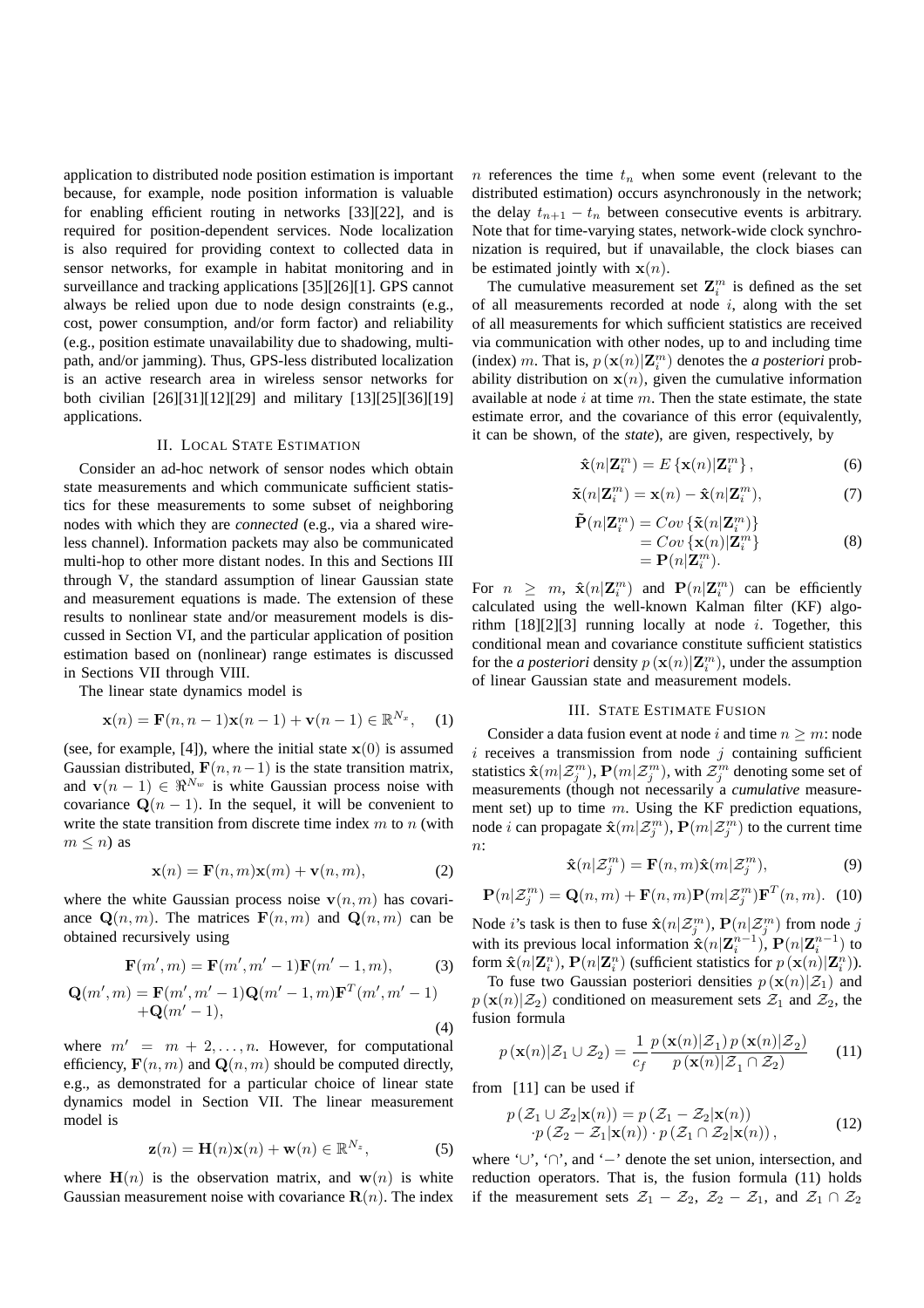are independent, given  $x(n)$ . This is not generally the case for time-varying  $\mathbf{x}(n)$ . For example, if  $\mathcal{Z}_1 - \mathcal{Z}_2$  contains the measurement  $\mathbf{z}^{k_1}(m_{k_1})$  obtained at node  $k_1$  at time  $m_{k_1}$ , and  $\mathcal{Z}_2 - \mathcal{Z}_1$  contains the measurement  $\mathbf{z}^{k_2}(m_{k_2})$  obtained at node  $k_2$  at time  $m_{k_2}$ , where  $n > m_{k_1} > m_{k_2}$ , then  $\mathbf{z}^{k_1}(m_{k_1})$ and  $\mathbf{z}^{k_2}(m_{k_2})$  are dependent, since  $\mathbf{x}(m_{k_2})$  and  $\mathbf{x}(m_{k_1})$  are dependent. Condition (12) *does* hold for estimation of the joint posterior density  $\mathbf{x}^n = {\mathbf{x}(n), \mathbf{x}(n-1), \dots, \mathbf{x}(0)}$  of the process at all measurement times:

$$
p(\mathcal{Z}_1 \cup \mathcal{Z}_2 | \mathbf{x}^n) = p(\mathcal{Z}_1 - \mathcal{Z}_2 | \mathbf{x}^n) \cdot p(\mathcal{Z}_2 - \mathcal{Z}_1 | \mathbf{x}^n) \cdot p(\mathcal{Z}_1 \cap \mathcal{Z}_2 | \mathbf{x}^n).
$$
\n(13)

However, since the number of states grows linearly with  $n$ , this approach is impractical due to computation and memory requirements.

There is an important case for which the fusion formula (11) can be used efficiently: condition (12) holds when either  $\mathcal{Z}_1$ or  $\mathcal{Z}_2$  is simply  $\mathbf{z}^i(n)$ , the vector of measurements obtained at the most recent measurement time *n*. Given  $x(n)$ , these measurements are independent, under the assumption of white measurement noise in (5). The implications of this observation will be demonstrated in the following sections.

#### IV. OPTIMAL DISTRIBUTED STATE ESTIMATION

When node *i* obtains measurements  $z^{i}(n)$  at time *n*, it uses the KF to compute (sufficient statistics for)  $p(\mathbf{x}(n)|\mathbf{Z}_{i}^{n})$ , given  $p(\mathbf{x}(n-1)|\mathbf{Z}_{i}^{n-1})$ . Node i can then use (11) to calculate sufficient statistics for the posterior density based only on the new measurements  $\mathbf{z}^{i}(n)$ . Specifically,

$$
p\left(\mathbf{x}(n)|\mathbf{z}^i(n)\right) = \frac{1}{c_f'} \frac{p\left(\mathbf{x}(n)\right)p\left(\mathbf{x}(n)|\mathbf{Z}_i^n\right)}{p\left(\mathbf{x}(n)|\mathbf{Z}_i^{n-1}\right)},\qquad(14)
$$

where  $p(\mathbf{x}(n))$  is the *a priori* probability distribution (efficient formulas for computing the multiplication and division of Gaussian densities are provided in the Appendix). The sufficient statistics  $\hat{\mathbf{x}}(n|\mathbf{z}^i(n))$ ,  $\mathbf{P}(n|\mathbf{z}^i(n))$  for  $p(\mathbf{x}(n)|\mathbf{z}^i(n))$  can then be communicated via a sufficient statistics packet (SSP) to other nearby nodes, which can use the received information to update their local state estimates<sup>1</sup>. Implicitly, it is assumed that SSPs are time-stamped with the most recent asynchronous measurement time,  $t_n$  in this case.

When node  $j \neq i$  receives an SSP containing  $\hat{\mathbf{x}}(n|\mathbf{z}^i(n))$ ,  $P(n|z^i(n))$ , it fuses this new information with its most recently-computed sufficient statistics  $\hat{\mathbf{x}}(m|\mathbf{Z}_{j}^{m}), \ \mathbf{P}(m|\mathbf{Z}_{j}^{m})$ for  $p(\mathbf{x}(m)|\mathbf{Z}_{j}^{m})$ . If node j receives redundant copies of  $\hat{\mathbf{x}}(n|\mathbf{z}^i(n))$ ,  $\mathbf{P}(n|\mathbf{z}^i(n))$ , it can identify (based on the index pair  $(i, n)$ ) and discard them. For fusing new information, there are two cases to consider,  $n \ge m$  and  $n \le m$ . In the first case, it is simple to obtain optimal fusion:

IF 
$$
n \ge m
$$
:  
\n
$$
\hat{\mathbf{x}}(n|\mathbf{Z}_{j}^{m}) = \mathbf{F}(n, m)\hat{\mathbf{x}}(m|\mathbf{Z}_{j}^{m})
$$
\n
$$
\mathbf{P}(n|\mathbf{Z}_{j}^{m}) = \mathbf{Q}(n, m) + \mathbf{F}(n, m)\mathbf{P}(m|\mathbf{Z}_{j}^{m})\mathbf{F}^{T}(n, m)
$$

<sup>1</sup>For improved communications efficiency, SSP messages may be included in packets transmitted for other purposes.

$$
p\left(\mathbf{x}(n)|\mathbf{Z}_{j}^{n}\right) = \frac{1}{c_{f}^{"}}\frac{p\left(\mathbf{x}(n)|\mathbf{Z}_{j}^{m}\right)p\left(\mathbf{x}(n)|\mathbf{z}^{i}(n)\right)}{p\left(\mathbf{x}(n)\right)}\tag{15}
$$

END IF

In the case  $n < m$ , optimal fusion is more difficult, and unfortunately, this case is commonly encountered when communications delays are non-negligible. In formulating the optimal fusion algorithm, the following definitions are adopted:  $p(\mathbf{x}(n-1)|\mathcal{Z}_j^{n-1})$  denotes the posterior density given the set of measurements  $\mathcal{Z}_j^{n-1}$  up to time  $n-1^2$  for which SSPs are known at node j, and  $\{p(\mathbf{x}(m_k)|\mathbf{z}^k(m_k))\}$  denotes a set of posterior densities, with  $k = 1, 2, \dots, K$  indexing the SSPs previously known at node j, for measurement times  $m_k \geq n$  $(m<sub>K</sub> = m)$ . Note that k references the node of origin for the SSP formed from  $\mathbf{z}^k(m_k)$ . Given  $\hat{\mathbf{x}}(n-1|\mathcal{Z}_j^{n-1}), \mathbf{P}(n-1)$  $1|\mathcal{Z}_j^{n-1})$  and  $\{\hat{\mathbf{x}}(m_k|\mathbf{z}^k(m_k))\},\ \{\mathbf{P}(m_k|\mathbf{z}^k(m_k))\},\$  optimal fusion of  $\hat{\mathbf{x}}(n|\mathbf{z}^i(n))$ ,  $\mathbf{P}(n|\mathbf{z}^i(n))$  is performed as follows:

$$
\mathbf{IF} \ n < m: \\
\hat{\mathbf{x}}^{temp} \leftarrow \hat{\mathbf{x}}(n-1|\mathcal{Z}_{j}^{n-1}), \\
\mathbf{P}^{temp} = \mathbf{P}(n-1|\mathcal{Z}_{j}^{n-1}) \\
m_{-1} \leftarrow n-1, \ m_{0} \leftarrow n \\
\hat{\mathbf{x}}(m_{0}|\mathbf{z}^{0}(m_{0})) \leftarrow \hat{\mathbf{x}}(n|\mathbf{z}^{i}(n)) \\
\mathbf{P}(m_{0}|\mathbf{z}^{0}(m_{0})) \leftarrow \mathbf{P}(n|\mathbf{z}^{i}(n)) \\
\text{FOR } k = 0, 1, \dots, K: \\
\hat{\mathbf{x}}^{temp} \leftarrow \mathbf{F}(m_{k}, m_{k-1})\hat{\mathbf{x}}^{temp} \\
\mathbf{P}^{temp} \leftarrow \mathbf{Q}(m_{k}, m_{k-1}) \\
+ \mathbf{F}(m_{k}, m_{k-1})\mathbf{P}^{temp}\mathbf{F}^{T}(m_{k}, m_{k-1}) \\
p^{temp} = \frac{1}{c_{j}^{\prime\prime}}\frac{p^{temp}p\left(\mathbf{x}(m_{k})|\mathbf{z}^{k}(m_{k})\right)}{p\left(\mathbf{x}(m_{k})\right)}\n\tag{16}
$$

 $(p^{\text{temp}}$  is represented by suff. stats.  $\hat{\mathbf{x}}^{\text{temp}}, \mathbf{P}^{\text{temp}})$ END FOR

$$
p\left(\mathbf{x}(m)|\mathbf{Z}_{j}^{m}\right) \leftarrow p^{\text{temp}}
$$

END IF

Due to SSP reprocessing required in this optimal fusion algorithm, the computation and memory requirement is  $\mathcal{O}(K+1)$ times greater in the case  $n < m$ , compared with the case  $n \geq m$ .

## V. APPROXIMATE DISTRIBUTED STATE ESTIMATION

Though the optimal distributed estimation algorithm of Section IV is a practical choice for many applications, there will be other applications for which greater efficiency is required. In Section V-A, an approximate estimate fusion algorithm is introduced for improved computation and memory resource efficiency, and in Section V-B, a method for improved communications efficiency is presented.

<sup>2</sup>Specifically, 
$$
n - 1 = \max \left\{ n_{k'} : \mathbf{z}^{k'}(n_{k'}) \in \mathbf{Z}_j^m, n_{k'} \leq n \right\}
$$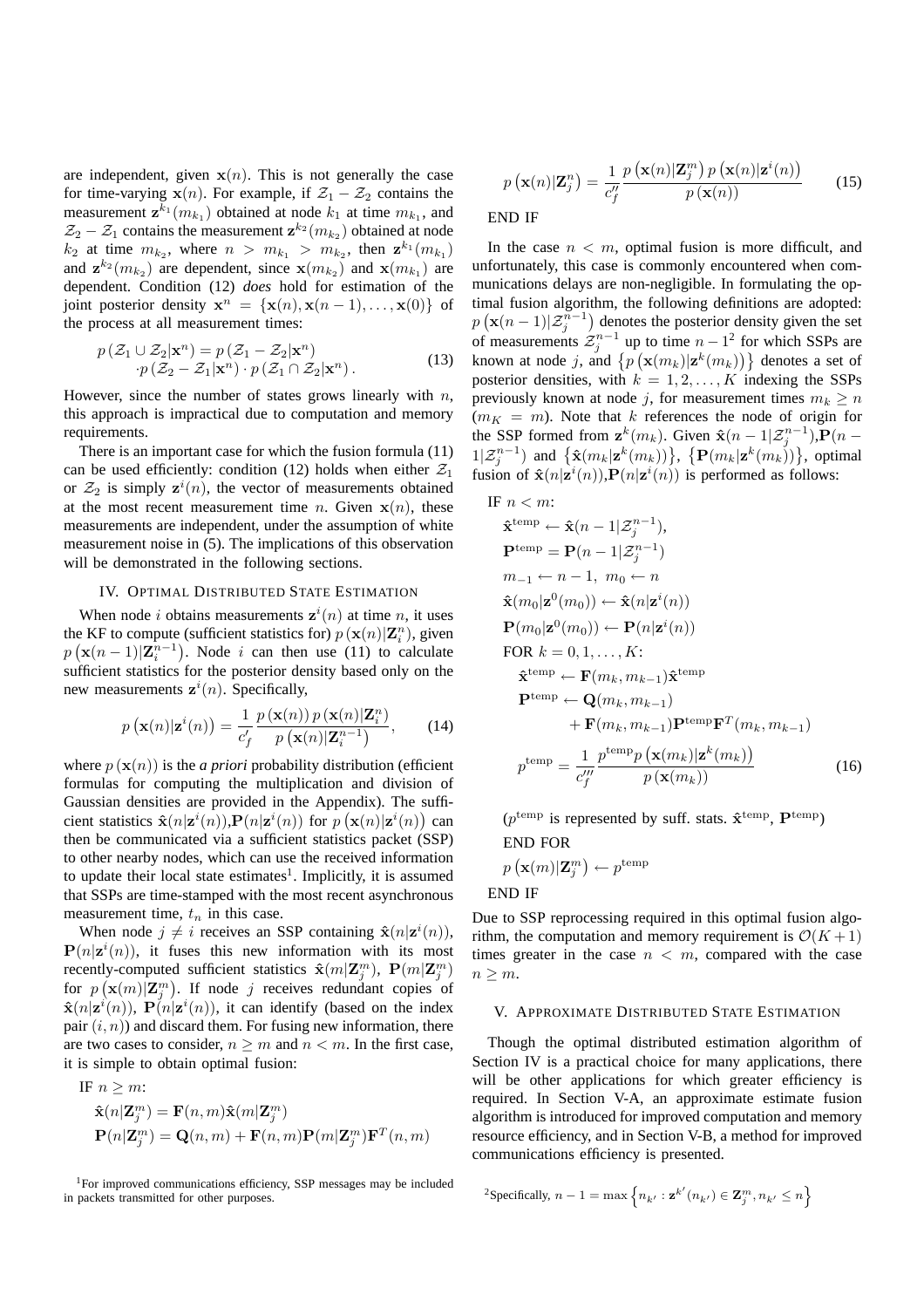# *A. Improvements in Computation and Memory Resource Efficiency*

In the case  $n < m$ , the computational complexity of optimal estimate fusion is  $\mathcal{O}((K+1)N_x^3)$ , which can be reduced to  $\mathcal{O}(N_x^3)$ , with a similar reduction in memory requirements, using the following approximate fusion algorithm:

IF 
$$
n < m
$$
:  
\n
$$
\hat{\mathbf{x}}(m|\mathbf{z}^{i}(n)) = \mathbf{F}(m, n)\hat{\mathbf{x}}(n|\mathbf{z}^{i}(n))
$$
\n
$$
\mathbf{P}(m|\mathbf{z}^{i}(n)) = \mathbf{Q}(m, n)
$$
\n
$$
+ \mathbf{F}(m, n)\mathbf{P}(n|\mathbf{z}^{i}(n))\mathbf{F}^{T}(m, n)
$$
\n
$$
p(\mathbf{x}(m)|\mathbf{Z}_{j}^{m}) \leftarrow \frac{1}{c_{j}^{mn}} \frac{p(\mathbf{x}(m)|\mathbf{Z}_{j}^{m}) p(\mathbf{x}(m)|\mathbf{z}^{i}(n))}{p(\mathbf{x}(m))}
$$
\n
$$
(17)
$$
\nEND IF

From Section III, (17) results from the approximation

$$
p\left(\mathbf{Z}_{j}^{m} \cup \mathbf{z}^{i}(n)|\mathbf{x}(m)\right) \approx p\left(\mathbf{Z}_{j}^{m}|\mathbf{x}(m)\right)p\left(\mathbf{z}^{i}(n)|\mathbf{x}(m)\right),\tag{18}
$$

which holds exactly if the states are time-invariant. Notice that for  $n = m$ , (17) is the same as (15); i.e., the fusion is optimal if the SSP communication delay is 0.

# *B. Improvements in Communications Resource Efficiency*

The algorithms of Sections IV and V-A can be modified to obtain an approximate distributed state estimation algorithm which is parameterizable in the tradeoff of improved communications efficiency for increased latency in the rate at which information propagates through the network. The approach is essentially the same, except that transmitted SSPs contain information for *blocks* of  $N_b$  consecutive measurements at a single node, rather than for a single measurement vector obtained at one node and one time<sup>3</sup>.

SSP formation for improved communications efficiency is accomplished as follows. As each new measurement vector  $z^{i}(n)$  is obtained, the new information is extracted via (14) using the predicted and updated KF estimates. The extracted information  $\hat{\mathbf{x}}(n|\mathbf{z}^i(n))$ ,  $\mathbf{P}(n|\mathbf{z}^i(n))$  is then fused into the current SSP sufficient statistics  $\hat{\mathbf{x}}(n|\mathcal{Z}^n_{\mathrm{SSP}})$ ,  $\mathbf{P}(n|\mathcal{Z}^n_{\mathrm{SSP}})$  (predicted to the current time via the KF prediction equations), where  $\mathcal{Z}_\text{SSP}^n$  is the set of measurements whose information is included in the current SSP. The fusion of new information into an SSP is accomplished via another application of (11):

$$
p\left(\mathbf{x}(n)|\mathcal{Z}_{\rm SSP}^n\right) \leftarrow \frac{1}{c_f^{\prime\prime\prime\prime\prime}} \frac{p\left(\mathbf{x}(n)|\mathbf{z}^i(n)\right)p\left(\mathbf{x}(n)|\mathcal{Z}_{\rm SSP}^n\right)}{p\left(\mathbf{x}(n)\right)}.\tag{19}
$$

When the full block of  $N_b$  measurements has been processed, the SSP is transmitted to nearby nodes. When node  $j \neq i$ receives the SSP, it uses the approximate fusion algorithm of Section V-A to update its local estimate  $\hat{\mathbf{x}}(m|\mathbf{Z}_{j}^{m})$ ,  $\mathbf{P}(m|\mathbf{Z}_{j}^{m})$ using  $\hat{\mathbf{x}}(n|Z^n_{\text{SSP}})$ ,  $\hat{\mathbf{P}}(n|Z^n_{\text{SSP}})$ . In Section VIII, simulation results are presented for various choices of  $N_b$ , and it is shown

that significant improvement in communications efficiency may be possible with minimal degradation of estimation accuracy.

#### VI. NONLINEAR STATE ESTIMATION

The distributed algorithms of Sections IV and V are wellsuited for estimation with non-linear state dynamics and/or measurement equations. The extension to this case is now discussed, along with considerations affecting estimation accuracy. Consider the state dynamics model

$$
\mathbf{x}(n+1) = \mathbf{f}^n\left(\mathbf{x}(n)\right) + \mathbf{g}^n\left(\mathbf{x}(n)\right)\mathbf{w}(n),\tag{20}
$$

where  $f^{n}$  (.) is a linear or non-linear function of  $x(n)$ , and  $\mathbf{g}^n(.)$  is an  $N_x \times N_w$  matrix whose components depend on  $x(n)$ . For the measurement model, let

$$
\mathbf{z}(n) = \mathbf{h}^n \left( \mathbf{x}(n) \right) + \mathbf{v}(n), \tag{21}
$$

where  $\mathbf{h}^n$  (.) is a linear or non-linear function of  $\mathbf{x}(n)$ .

The extended Kalman filter (EKF) is the algorithm most commonly applied for non-linear estimation. In the EKF, equations (20) and (21) are simply *linearized* via a first-order Taylor series expansion about the most recent local state estimates,  $\hat{\mathbf{x}}(n|\mathbf{Z}_{i}^{n})$  and  $\hat{\mathbf{x}}(n|\mathbf{Z}_{i}^{n-1})$ . The EKF equations [2] are then obtained by applying the standard KF for the linearized model.

The distributed estimation algorithms of Sections IV and V can be applied using conditional means and covariances obtained from EKF algorithms running locally at each node. Due to the linearizations in the EKF, the estimates obtained are approximations to the optimal minimum variance estimates, and the estimation errors are only approximately Gaussian. For calculation via (14) of sufficient statistics  $\hat{\mathbf{x}}(n|\mathbf{z}^i(n))$ ,  $\mathbf{P}(n|\mathbf{z}^i(n))$ based on the current measurement vector  $\mathbf{z}^{i}(n)$ , good accuracy can be obtained if the EKF is closely tracking the states (i.e., if the estimation errors are small). In fact, the utility of (14) is most evident in the context of non-linear estimation. The reason for this can be seen as follows. The calculated density  $p(\mathbf{x}(n)|\mathbf{z}^i(n))$  is the *a posteriori* distribution based on a single measurement vector  $z^{i}(n)$  and the *a priori* distribution  $p(\mathbf{x}(n))$ . For the sake of argument, ignore linearization errors. Then  $p(\mathbf{x}(n)|\mathbf{z}^i(n))$  could be calculated by predicting the *a priori* density (which in practice may be based on some initial measurements shared among all nodes) to the current time using the KF/EKF prediction equations, and then calculating the updated density using  $z^{i}(n)$  in the KF/EKF update equations. However, bringing linearization error back into the picture, in the non-linear case the estimation of  $p(\mathbf{x}(n)|\mathbf{z}^i(n))$  would be severely inaccurate because the *a priori* mean predicted to the current time would likely be very far from the true state, and the predicted *a priori* covariance would be very large  $[2]^4$ . In contrast, (14) can provide an accurate method for estimating sufficient statistics for  $p(\mathbf{x}(n)|\mathbf{z}^i(n))$ . The utility of (14) is demonstrated in Section VIII for distributed EKF-based node

<sup>&</sup>lt;sup>3</sup>The resulting improvement in communications efficiency is especially large if SSPs are transmitted wirelessly as individual packets in a network using a carrier sense multiple access collision avoidance protocol (such as in 802.11).

<sup>&</sup>lt;sup>4</sup>In [2] it is shown that the linearization is highly accurate if the state estimate covariance is very small.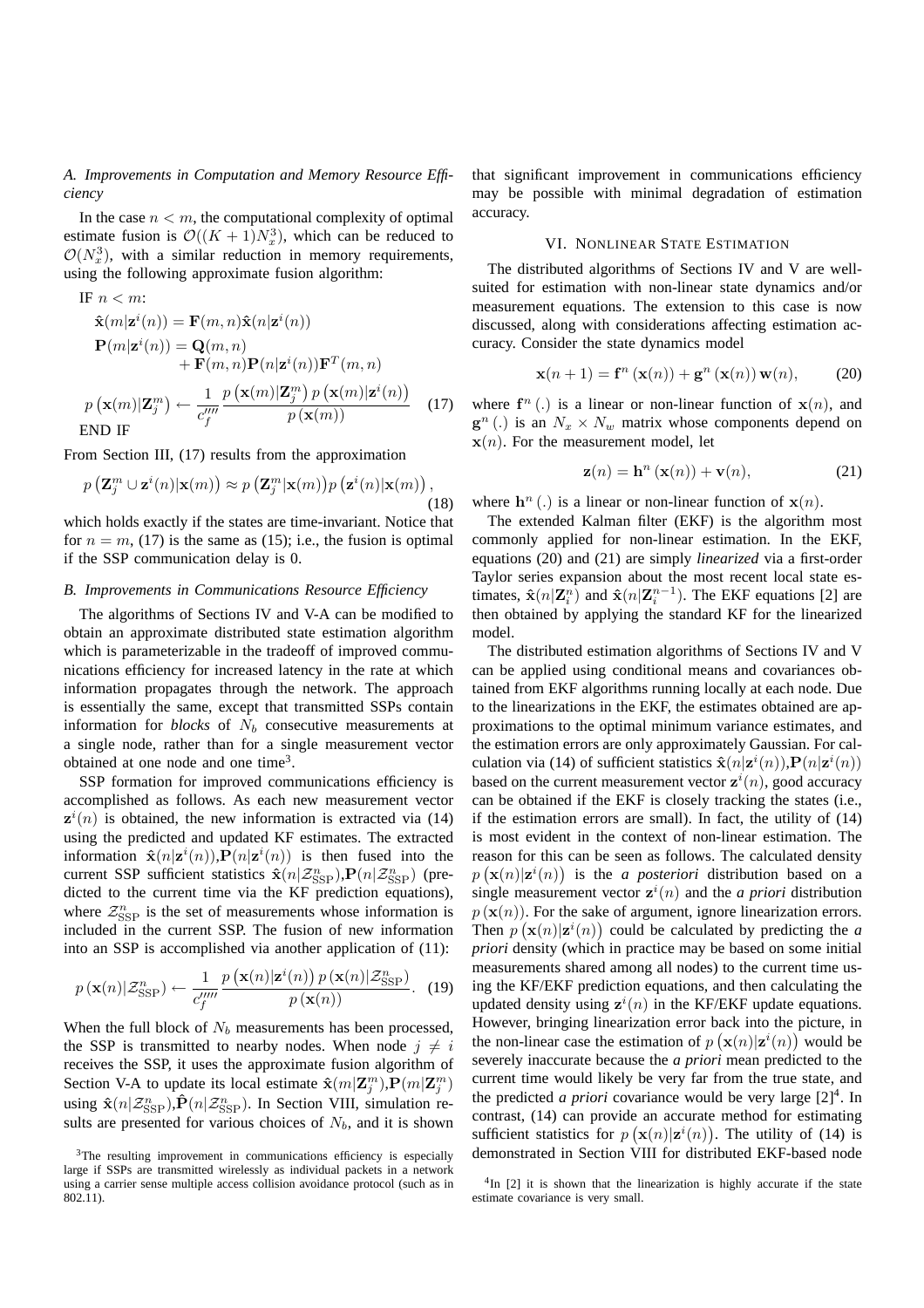localization using inter-node range measurements (non-linear transformations of the node positions).

The method of Section V-B for improving communications efficiency at the expense of increased delays in information propagation should also be evaluated in the context of nonlinear estimation. Increasing the number  $N_p$  of measurements represented by one SSP could cause the local estimation errors at each node to increase, since the most recent measurements obtained at other nodes are unavailable locally. This increase in instantaneous estimation errors could make the EKF linearization less accurate, leading to further increases in estimation errors. However, this effect may be negligible as long as the local estimation errors are kept small (e.g., by ensuring a sufficient local measurement rate). For the simulations described in Section VIII,  $N_p$  was varied between 1 and 10, with little effect on estimation performance.

#### VII. DISTRIBUTED POSITION ESTIMATION

In wireless ad-hoc networks in which GPS is unavailable to all or some fraction of the network nodes, localization can be based on any of a variety of measurements, including received signal strength [30], connectivity [7], angle of arrival (AOA), time of arrival (TOA), and time difference of arrival (TDOA) [8]. Received Signal Strength Indicator (RSSI) measurements are available from existing radios, but this position estimation method [15][14][30] is vulnerable to multipath fading [8] and requires extensive environmentspecific calibration. Connectivity-based localization cannot yield high-resolution position estimates in many cases. When AOA measurements are used, a position can be estimated with only two reference nodes. However, performance may be severely degraded by scattering near antennas [8], and the use of antenna arrays corresponds to increased sensor node cost, power consumption, size, and complexity. In the simulations described in Section VIII, node positions are estimated using range measurements between pairs of nodes. Such range measurements can be obtained, for example, from round-trip travel time (RTT) measurements [17][25][16][21][20][19].

For a master node i located at  $x_i(n)$  obtaining range measurements to  $N_z$  ( $N_z = 1$  for the simulations discussed) reference nodes  $j = j_1, j_2, \dots, j_{N_z}$  located at  $\mathbf{x}_j(n)$ , the nonlinear measurement equation is given by

$$
\mathbf{z}^{i}(n) = \mathbf{h}^{n}(\mathbf{x}(n)) + \mathbf{v}(n) \in \mathbb{R}^{N_z \times 1},
$$
 (22)

where

$$
\mathbf{h}^{n}(\mathbf{x}(n)) = [\rho_{i,j_1}(n) \ \rho_{i,j_2}(n) \cdots \ \rho_{i,j_J}(n)]^{T}, \qquad (23)
$$

and  $\rho_{i,j}(n) = ||\mathbf{x}_j(n) - \mathbf{x}_i(n)||$ . Node positions estimation is thus complicated by the non-linearity and state coupling inherent in the measurement equation. In this paper, timevarying node positions are estimated and tracked using the EKF. Other approaches to position estimation based on range measurements have included methods based on semidefinite programming [12] and local coordinate system construction based on geometry [9]. Combinations of the local coordinate and an EKF approach were developed in [31][32]. Indeed,

for time-varying states, a KF-based algorithm is best able to provide the required position tracking capabilities.

The linearization of (22), as required for the EKF algorithm, is specified in [6][19]. For the simulations presented in Section VIII, a common linear model, the discretized "continuous white noise acceleration model" [4], is assumed for the state dynamics. In this model, position  $y(n)$  and velocity  $v_n(n)$  in one coordinate are described by

where

$$
\mathbf{y}_{1D}(n) = \mathbf{F}(n, m)\mathbf{y}_{1D}(m) + \mathbf{v}(n, m), \tag{24}
$$

$$
\mathbf{y}_{1\text{D}}(n) = \left[ \begin{array}{c} y(n) \\ v_y(n) \end{array} \right]^T, \tag{25}
$$

$$
\mathbf{F}(n,m) = \left[ \begin{array}{cc} 1 & t_n - t_m \\ 0 & 1 \end{array} \right],\tag{26}
$$

and  $\mathbf{v}(n,m)$  has covariance

$$
\mathbf{Q}(n,m) = \begin{bmatrix} \frac{1}{3} (t_n - t_m)^3 & \frac{1}{2} (t_n - t_m)^2 \\ \frac{1}{2} (t_n - t_m)^2 & (t_n - t_m) \end{bmatrix} \sigma_{\Delta v}^2.
$$
 (27)

The overall state vector  $\mathbf{x}(n)$  is of dimension  $N_x = 4N_n$ , for a network of  $N_n$  nodes distributed in two dimensions. Each node estimates the entire vector  $x(n)$  locally. This is necessary due to the coupled nature of the node pair positions in range measurements, if there is uncertainty in both node locations. The resulting cross-correlations between position and velocity coordinate estimates for all nodes must be accounted for in order to avoid information loops leading to instability [36]. Since the complexity of the overall distributed estimation is  $\mathcal{O}(N_x^3)$ , in large networks the formation of smaller subnetworks, though sub-optimal, is a practical necessity.

#### VIII. POSITION ESTIMATION RESULTS

The distributed estimation algorithms of Sections IV-V and the EKF-based position estimation and tracking algorithm of Section VII were simulated for networks of  $N_n = 20$  and  $N_n = 40$  nodes. All nodes were randomly deployed in the network area (667-by-667 m for  $N_n = 20$  and 1000-by-1000 m for  $N_n = 40$ ) and moved according to the white noise acceleration model of Section VII with 10 m/s initial velocity standard deviation and  $\sigma_{\Delta v} = 1$  m/s<sup>2</sup> acceleration standard deviation. The measurement and one-hop communication range of each node was limited to 275 m (a shorter range could be used in denser networks), and each node ranged (with measurement errors of 10 m standard deviation) to its nearest five neighbors (*if within range*) once every 0.5 to 1.5 seconds (one range measurement was obtained every 0.1 to 0.3 sec., selected randomly from a uniform distribution). Nodes communicated SSPs to neighbors located a maximum of  $N_h = 1, 2$ , or 3 hops away, where the number of hops was modeled according to the distance  $d$  (m) between source and destination nodes:  $0 \le d \le 275 \rightarrow 1$  hop,  $275 < d \le 478 \rightarrow 2$ hops, and  $478 < d \leq 662 \rightarrow 3$  hops. Note that in this model the number of hops required to guarantee that a message could be communicated between two nodes at far corners of the network would be 5 hops for the  $N_n = 20$  network and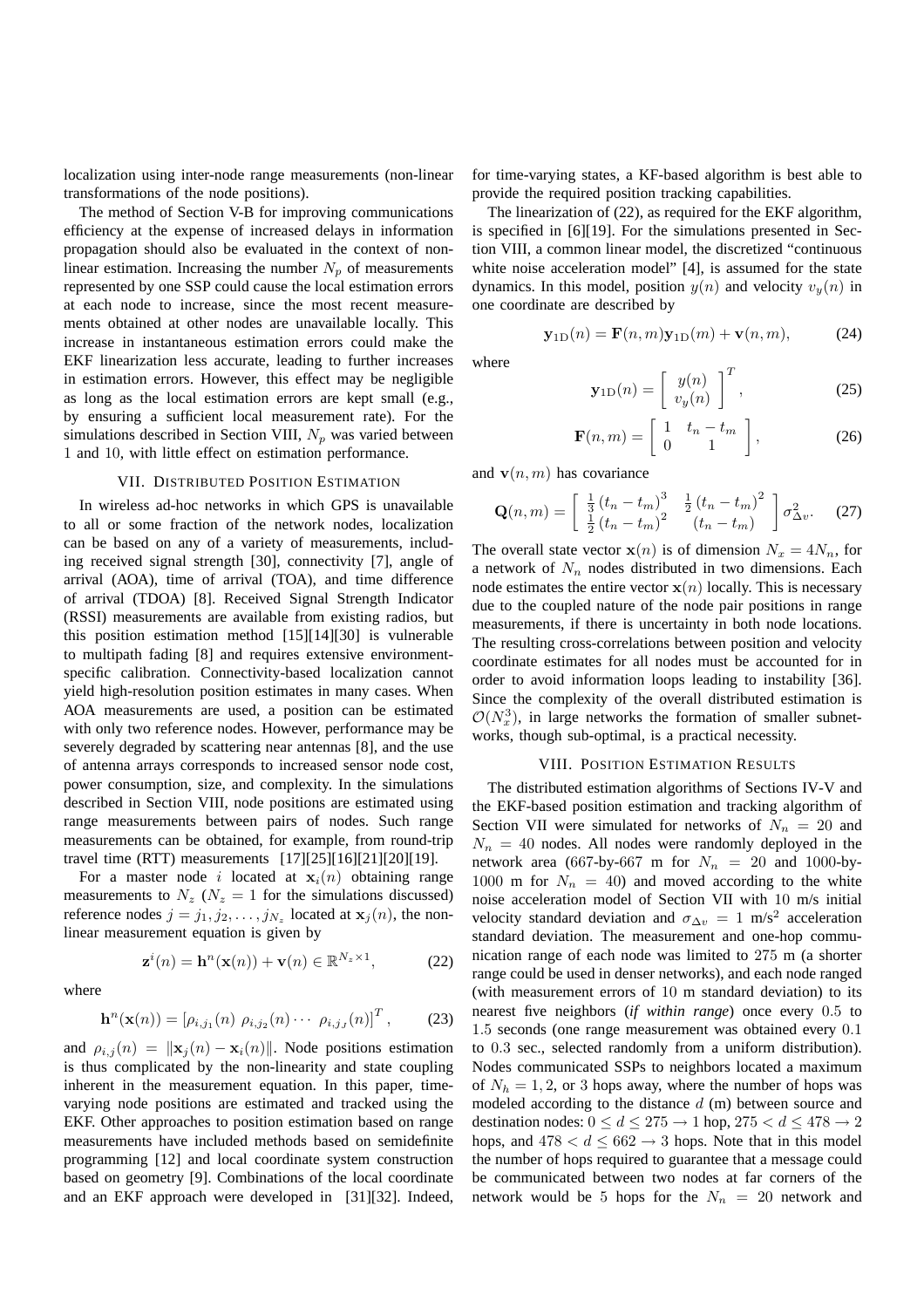8 hops for  $N_n = 40$  network. Source nodes communicated SSPs to one-hop neighbors with a delay (including processing delay) of 0.3 sec., or more, and the communications delay for any additional hops was 0.2 sec., or more, per hop. The standard deviation for initial node position and velocity estimates was 150 m and 5 m/s, respectively, for 70% of the nodes. The other 30% of nodes were "assisted" (e.g., via GPS) and obtained independent estimates of their own position and velocity once per second with error standard deviations of 10 m and  $0.333$  m/s, respectively. The existence of "assisted" nodes was assumed in order to enable geographic, as opposed to relative, localization (the assisted nodes serve a role similar to that of "anchor" or "beacon" nodes in the localization literature). Because estimation errors are coupled across nodes (as discussed in Section VII), assisted nodes communicated measurements of their own positions to other nodes up to  $N_h$ hops away, with the same communication delays as for SSPs.

The approximate algorithms of Sections IV-V were simulated over 100 (for  $N_n = 20$ ) or 5 (for  $N_n = 40$ ) ensemble runs, and their performance was compared with that of the centralized algorithm (optimal except for EKF linearization). In Figure 1, for  $N_n = 20$ ,  $N_h = 1$ , and SSP block size  $N_b =$ 1, the mean absolute position estimation error and the rms position estimation error (equivalently, the standard deviation of the zero-mean errors) for the unassisted nodes is shown versus time, illustrating the speed with which the EKF-based distributed estimation algorithm converges and the efficiency with which it tracks the node positions. As expected, the centralized algorithm achieves lower average errors in these simulations, since it is given all measurements with no delays. Note that the centralized EKF rms error increases after  $t = 4$ sec., perhaps due to decreasing network connectivity caused by the random node motion. In Figures 2-3 (20 nodes) and 4-5 (40 nodes), the performance of the approximate algorithms is further evaluated, in terms of the final mean absolute and rms error, for various choices of  $N_h$  and  $N_b$ . Significant savings in communications resources are achieved for smaller values of  $N_h$  and/or larger values of  $N_b$ , and there seems to be little degradation in estimation accuracy for SSP block sizes of up to at least  $N_b = 5$ . Finally, while the development of approximate fusion algorithms for time-varying states and nonnegligible communications delays deserves further attention, the distributed estimation algorithms presented here have been shown to provide an attractive choice for EKF-based localization in ad-hoc networks of mobile nodes.

#### IX. CONCLUSIONS

A computationally-efficient algorithm for optimal Bayesian data fusion in mobile ad-hoc networks has been presented. It was shown that this algorithm leads to practical overall distributed estimation algorithms which are resource-efficient, and which are well-suited for use with non-linear measurements. Finally, for distributed node position estimation based on range measurements in a mobile ad-hoc network, simulation results show that accurate, efficient node localization is achieved.



Fig. 1. Comparison of approximate distributed and optimal centralized algorithms: Mean absolute and rms position estimation errors versus time for  $\tilde{N_n} = 20$  network nodes, with communication over a maximum of  $N_h = 1$ hop.



Fig. 2. *Mean* absolute position estimation errors versus sufficient statistics packet block size  $N_b$ , with communication over a maximum of  $N_h = 1, 2$ , or 3 hops, for  $N_n = 20$  network nodes.

# ACKNOWLEDGMENTS

This work was supported in part by NSF grant No. CNS-0411321.

APB thanks Dr. James V. Candy for many helpful discussions regarding nonlinear estimation.

# APPENDIX: EFFICIENT MULTIPLICATION AND DIVISION OF GAUSSIAN DENSITIES

From [10][11][19], sufficient statistics for the Gaussian density

$$
p(\mathbf{x}(n)|\mathcal{Z}_4) = \frac{1}{c_f} \frac{p(\mathbf{x}(n)|\mathcal{Z}_1) p(\mathbf{x}(n)|\mathcal{Z}_2)}{p(\mathbf{x}(n)|\mathcal{Z}_3)} \tag{28}
$$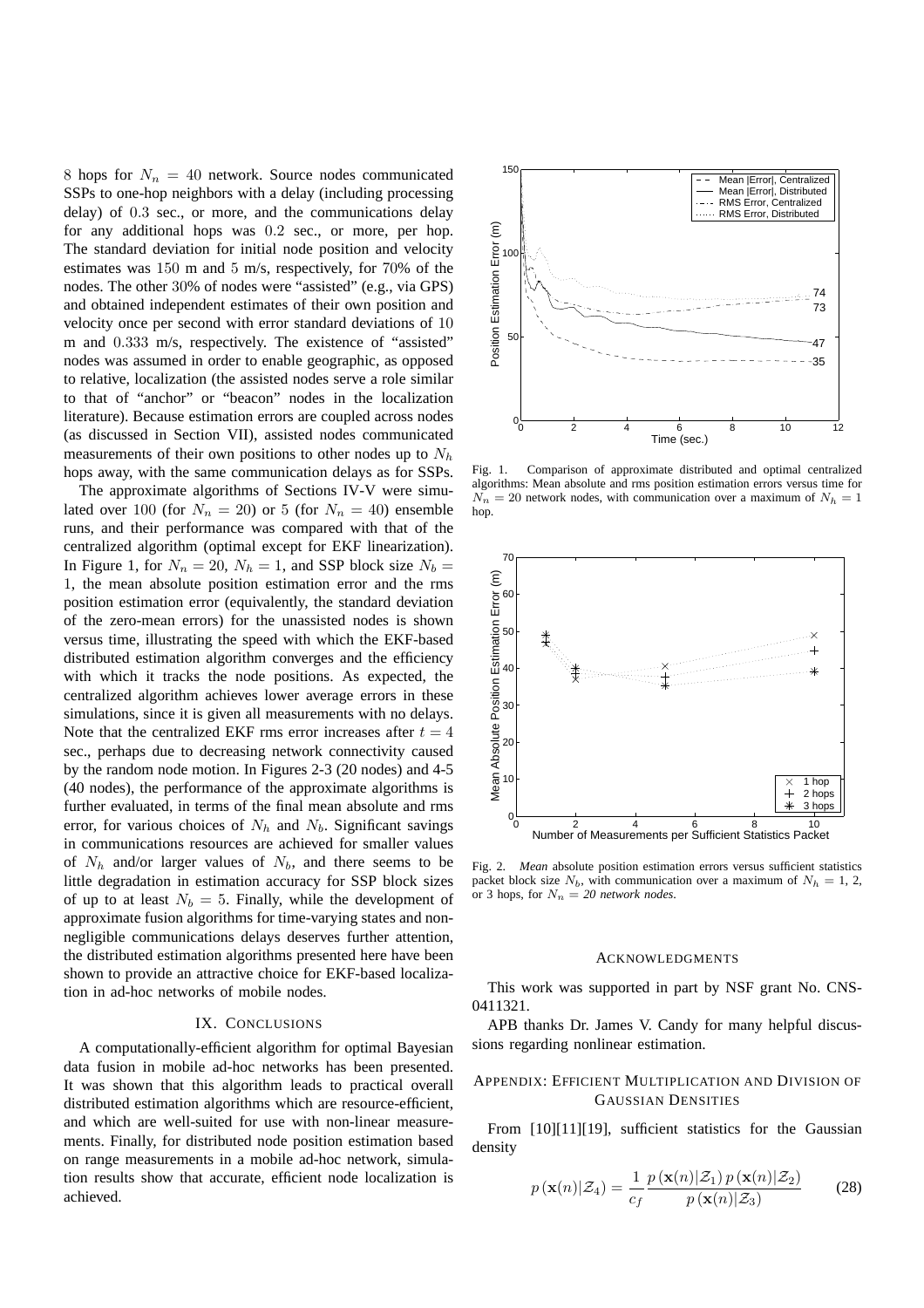

Fig. 3. *rms* position estimation errors versus sufficient statistics packet block size  $N_b$ , with communication over a maximum of  $N_h = 1, 2$ , or 3 hops, for  $N_n = 20$  network nodes.



Fig. 4. *Mean* absolute position estimation errors versus sufficient statistics packet block size  $N_b$ , with communication over a maximum of  $N_h = 1, 2$ , or 3 hops, for  $N_n = 40$  network nodes.

are given by

$$
\mathbf{P}(n|\mathcal{Z}_4)^{-1} = \mathbf{P}(n|\mathcal{Z}_1)^{-1} + \mathbf{P}(n|\mathcal{Z}_2)^{-1} - \mathbf{P}(n|\mathcal{Z}_3)^{-1}, (29)
$$

$$
\hat{\mathbf{x}}(n|\mathcal{Z}_4) = \mathbf{P}(n|\mathcal{Z}_4)[\mathbf{P}(n|\mathcal{Z}_1)^{-1}\hat{\mathbf{x}}(n|\mathcal{Z}_1) + \mathbf{P}(n|\mathcal{Z}_2)^{-1}\hat{\mathbf{x}}(n|\mathcal{Z}_2) - \mathbf{P}(n|\mathcal{Z}_3)^{-1}\hat{\mathbf{x}}(n|\mathcal{Z}_3)].
$$
\n(30)

#### **REFERENCES**

- [1] I. F. Akyildiz, W. Su, Y. Sankarasubramaniam, and E. Cayirci. A survey on sensor networks. *IEEE Commun. Magazine*, pages 102–114, Aug. 2002.
- [2] B. Anderson and J. Moore. *Optimal Filtering*. Prentice-Hall, Englewood Cliffs, NJ, 1979.
- [3] Y. Bar-Shalom and T. E. Fortmann. *Tracking and Data Association*. Academic Press, Orlando, FL, 1988.
- [4] Y. Bar-Shalom, X. R. Li, and T. Kirubarajan. *Estimation with Applications to Tracking and Navigation*. Wiley-Interscience, New York, 2001.



Fig. 5. *rms* position estimation errors versus sufficient statistics packet block size  $N_b$ , with communication over a maximum of  $N_h = 1, 2$ , or 3 hops, for  $N_n = 40$  network nodes.

- [5] Y. Bar-Shalom and E. Tse. Tracking in a cluttered environment with probabilistic data association. *Automatica*, 11(5):451–460, Sept. 1975.
- [6] A. P. Brown and R. A. Iltis. Distributed terrestrial radiolocation using the RLS algorithm. In *Proceedings of the International Telemetering Conference, ITC 2002*, San Diego, CA, Oct. 2002.
- [7] N. Bulusu, J. Heidemann, and D. Estrin. GPS-less low-cost outdoor localization for very small devices. *IEEE Personal Communications*, pages 28–34, Oct. 2000.
- [8] J. J. Caffery, Jr. *Wireless location in CDMA cellular radio systems*. Kluwer Academic Pulishers, Norwell, MA, 2000.
- [9] S. Capkun, M. Hamdi, and J. Hubaux. GPS-free positioning in mobile ad-hoc networks. *Cluster Computing*, 5:157–167, 2002.
- [10] C. Y. Chong. Hierarchical estimation. In *Proceedings of the MIT/ONR Workshop on C3*, (Monterey, CA), 1979.
- [11] C. Y. Chong, E. Tse, and S. Mori. Distributed estimation in networks. In *Proceedings of the 1983 American Control Conference*, volume 1, pages 294–300, San Francisco, CA, Sept. 1983.
- [12] L. Doherty, K. S. J. Pister, and L. E. Ghaoui. Convex position estimation in wireless sensor networks. In *Proceedings IEEE INFOCOM 2001*, volume 3, pages 1655–1663, 2001.
- [13] M. Farley and S. Carlson. A new pseudolite battelfield navigation system. In *IEEE 1998 Position Location and Navigation Symposium*, pages 208–217, New York, NY, April 1998.
- [14] M. Hata and T. Nagatsu. Mobile location using signal strength measurements in a cellular system. *IEEE Trans. Veh. Technol.*, vt-29:245–252, May 1980.
- [15] M. Hellebrandt and R. Mathar. Location tracking of mobiles in cellular radio networks. *IEEE Trans. Veh. Technol.*, pages 1558–1562, Sep. 1999.
- [16] R. A. Iltis and S. Kim. Geometric derivation of expectationmaximization and generalized successive interference cancellation algorithms with CDMA channel estimation. *IEEE Trans. Signal Processing*, 51(5):1367–1377, May 2003.
- [17] M. Joa-Ng and I.-T. Lu. A novel spread spectrum-based synchronization and location determination method for wireless system. *IEEE Commun. Lett.*, 3(6):177–179, Jun. 1999.
- [18] R. E. Kalman. a new approach to linear filtering and prediction problems. *Trans. ASME J. Basic Eng.*, 82:32–45, Mar. 1960.
- [19] S. Kim, A. P. Brown, T. Pals, R. A. Iltis, and H. Lee. Geolocation in ad hoc networks using DS-CDMA and Generalized Successive Interference Cancellation. *IEEE J. on Select. Areas Commun.*, 23(5):984–998, May 2005.
- [20] S. Kim and R. A. Iltis. A matching pursuit/GSIC-based algorithm for DS-CDMA sparse channel estimation. *IEEE Signal Processing Letters*,  $11(1):12-15$  Jan. 2004.
- [21] S. Kim, T. Pals, R. A. Iltis, and H. Lee. CDMA multipath channel estimation using generalized successive interference cancellation algo-